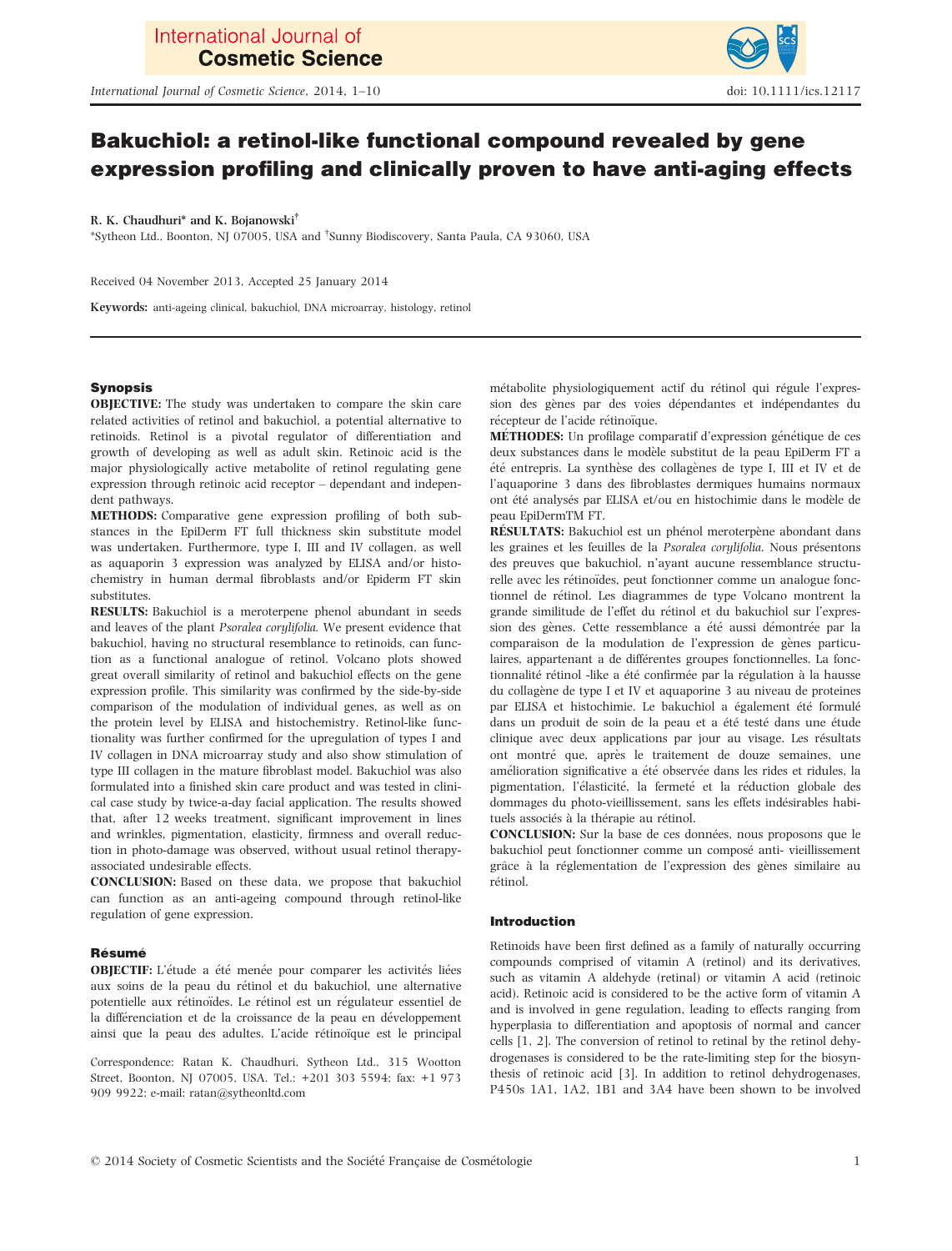

Figure 1 (A) Retinol. (B) Bakuchiol.

in the metabolism of retinoic acid [4]. Human dermal fibroblasts treated with retinol metabolize it to retinoic acid, demonstrating the bioactivity and bioavailability of retinol in the dermis [5].

Retinol is found in a variety of foods such as beef, calf, chicken liver, eggs and fish. It is also present in vegetables such as carrots, squash, sweet potatoes, pumpkin and cantaloupe. Subsequent research has resulted in a much larger class of natural and synthetic compounds that are termed retinoids due to their functional – although not always structural – similarity to vitamin A [6].

The epidermis is one of the major targets for the retinoic acid signalling in adult organism. Classic retinoid activities are mainly achieved through the transcriptional regulation of specific genes via two classes of nuclear hormone receptors, the retinoic acid receptors (RAR) and retinoid X receptors (RXR), each with three isotypes (α, β, γ) and multiple isoforms [7–9]. All-trans retinoic acid preferentially binds RARs and its 9-cis isomer, 9-cis retinoic acid, binds both RARs and RXRs. The predominant retinoid receptors found in skin are  $RAR\gamma$  and  $RXR\alpha$  [10]. Retinoic acid receptors exert their effects in epidermis through direct binding to epidermal genes [11, 12] or interference with signalling of other transcription factors [13].

Retinoic acid and its derivatives have been used as therapeutic agents for numerous skin conditions from psoriasis to acne and were also found to be clinically effective against wrinkles [14]. Retinol (Fig. 1A) application is believed to be a more efficient method to deliver retinoic acid to the skin cells than direct treatment with retinoic acid [15]. However, retinoid therapy using even the newer analogues is still restricted by many undesirable side effects, such as irritation, dryness, peeling, erythema and a sensation of burning on the skin [16, 17]. These side effects often result in non-compliance and discontinuation of therapy. Therefore, there is a definite need to develop improved retinoid compounds. Such compounds should have similar but not identical gene expression pattern as compared with retinol, ideally, resulting in retinol-like beneficial effects, without having retinol-like undesirable side effects. Here, we build on our preliminary findings [18] and report that bakuchiol (Fig. 1B) – a meroterpene phenol from seeds of the plant Psoralea corylifolia [19, 20] – exhibits such retinol-like functionality.

# Materials and methods

#### Test materials

Retinol (Fig. 1A), trade named Retinol 50 C (INCI name Retinol and Polysorb 20), was purchased from BASF (Florham Park, NJ, U.S.A). This product is a yellow oil containing 50% vitamin A in polysorbate 20 and stabilizer system consisting of 3.5% BHT and

1% BHA. Bakuchiol (Phenol, 4-[1E,3S)-3-ethenyl-3,7-dimethyl-1,6 octadinenyl; Fig. 1B)l is a phenolic compound with a monoterpene side chain [19]. Bakuchiol belongs to a rare group of terpenoids in which the aromatic ring system is derived from phenylpropane unit. The material used in this study is obtained from edible seeds of Psoralea corylifolia, which is psoralene-depleted Bakuchiol (trade named Sytenol<sup>®</sup> A; INCI name Bakuchiol) with a purity of about 95%.

#### DNA microarrays

EpiDerm FT tissues were obtained from Mattek (Ashland, MA, U.S.A.; cat. no. EFT 212) and cultured according to the manufacturer's instructions. The test materials – Retinol (50%) and Bakuchiol (100%) were dissolved in DMSO at 10 mg  $mL^{-1}$  (Retinol) and 5 mg  $mL^{-1}$  (Bakuchiol), and further dilutions were made in type I sterile water. Test materials were assayed at  $10 \mu g \text{ mL}^{-1}$ (Retinol) and 5  $\mu$ g mL<sup>-1</sup> (Bakuchiol) against 0.1% DMSO as a control. The incubation time with skin tissues was 2 days. After incubation, skin tissues were harvested, frozen in liquid nitrogen and subjected to total RNA extraction with Qiagen kit (Frederick, MD, U.S.A). The quality of extracted RNA was validated twice by electrophoresis (after extraction and before microarray analysis).

Samples were hybridized and data were analysed using human OneArray platform from Phalanx Biotech (Palo Alto, CA, U.S.A.). The Excel file yielding information on over 30 000 probes was then further processed in house to retain only differences with low P values (P value cut off was 0.05) and high fold-change (the cut off value for fold-change was 2.0).

#### Collagen ELISA

Retinol and bakuchiol were assayed at 10  $\mu$ g mL<sup>-1</sup> on normal human fibroblasts grown in DMEM with 5% calf serum (Hyclone, Salt Lake City, UT, U.S.A.). For type I and IV collagen quantification, neonatal human dermal fibroblasts (low passage; American Type Culture Collection, Manassas, VA, U.S.A. cat. no. PCS-201- 010, lot no. 58243223) were used. For type III collagen quantification, human epidermal fibroblasts from a 68-year-old female donor (p. 5, Zen-bio, cat. no. KR-F) was used. Cells were exposed to test materials for 3 days (type I collagen quantification) or 7 days (type III and IV collagen quantification). Afterward, cellculture conditioned media were harvested and assayed for type I, type III or type IV collagen by sandwich ELISA using affinity-purified antibodies, followed by streptavidin-avidin-HRP conjugate and ABTS, according to a standard ELISA protocol [21, 22]. The colorimetric signal proportional to collagen content was quantified with the Bio-Rad microplate spectrophotometer 3550-UV at 405 nm with background subtraction at 660 nm and analysed with Microplate Manager v.2 software for Macintosh (BioRad, Hercules, CA, U.S.A.).

#### Histochemistry

Fort type IV collagen and aquaporin three visualization retinol and bakuchiol were dissolved at 50 mg  $mL^{-1}$  in DMSO. Test samples were then further diluted in type I sterile water and tested at final concentrations 10  $\mu$ g mL<sup>-1</sup> (Retinol) and 5  $\mu$ g mL<sup>-1</sup> (Bakuchiol) using EpiDermFT tissues from Mattek. Tissues were equilibrated for 24 h and incubated with test materials or water (negative control) for 96 h, afterward they were rinsed and fixed in 10% buffered formalin. Paraffin sections of these tissues were stained with a biotinylated antibody against type IV collagen (cat.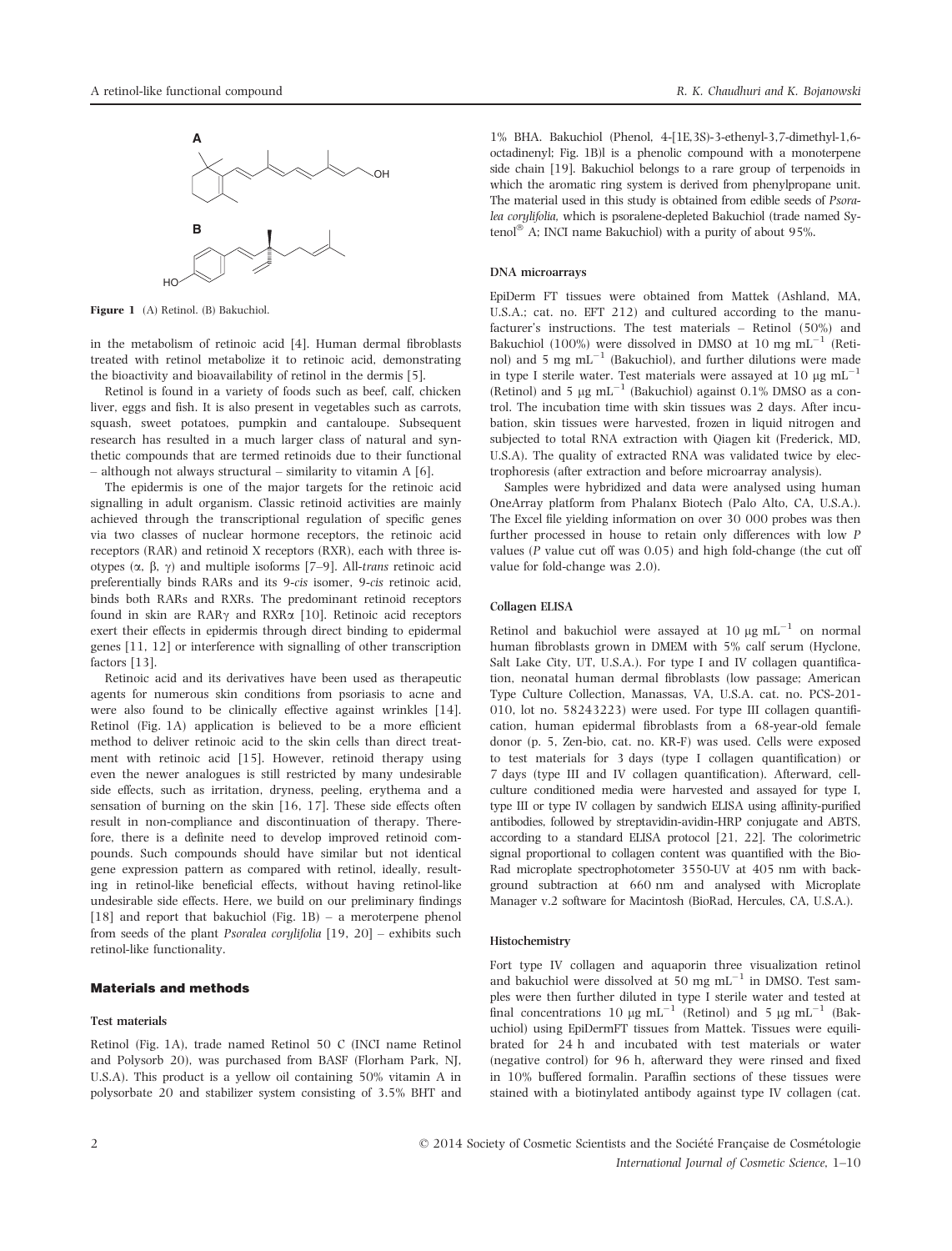no. 1340-08 Southern Bio, Birmingham, AL, U.S.A.) or AQP3 (cat. no. sc-9885, Santa Cruz Biotechnology, Santa Cruz, CA, U.S.A.) and developed with the ABC peroxidase staining components (Santa Cruz Biotechnology). Slides were mounted in Permmount and observed on Nikon (Tokyo, Japan) Eclipse TS100 inverted microscope at 100 magnifications. Microphotographs were taken with Canon Rebel digital camera mounted on the Nikon TS100 microscope.

# Clinical study

## General

Seventeen healthy but photo-aged subjects were recruited to this blind study (all females; age range 40–65 years). All subjects read, understood and signed an informed consent. All subjects had abstained from the use of moisturizing products and used only simple soap, for at least 1 week prior to treatment conditions. All test products were supplied in identical containers. Subjects were instructed on the use of the cream – twice daily morning and evening applications to the entire face for 3 months. Clinical assessments of the skin of the face were performed for all participants at baseline and following 4, 8 and 12 weeks of product use. The following parameters were assessed at each visit by an expert grader: Fine Lines/Wrinkles, Roughness and Dryness, Skin Tone, Skin Elasticity and Firmness, Radiance, Brightening and Overall Eye Area Appearance. Assessment for each parameter was performed at baseline using the following five-point ordinal severity scale:  $0 = \text{None}; 1 = \text{Minimal}; 2 = \text{Mild}; 3 = \text{Modern}; 4 = \text{Severe}.$ 

#### Silicone analysis profilometry

At each visit, a single silicone replica was made of the target area and a photographic record was kept of this target for subsequent relocation. Comparative analysis of skin profilometry was conducted, using surface roughness and wrinkle depth analysis. The heights of the replicated wrinkles were measured using Miyomoto Surftest profilometer. Ry (depth) and Ra (mean roughness) were recorded at each time of measuring operation. The area scanned from each sample was clearly mapped so as to determine the same area in respective weeks 4, 8 and 12 samples.

#### Photo booth

At each time point, a series of high resolution digital photographs was collected using a photo booth equipped with Canon G7 Digital Camera 10 MP,  $6 \times$  zoom. Subject positioning was reproduced upon return visit. A light booth was used so as to provide controlled reproducible light conditions. The booth consists of an array of 8 equally spaced fluorescent tubes in a semicircular configuration. The software-driven system allows the position and expression of the test subjects to be aligned to a high degree.

### Method of assessment & product application

#### Baseline

The expert grader performed assessment of the panelist's face and eye area for all the parameters as described before. Photographs were conducted using a photo booth with a three-point head restraint with photographs taken with frontal view, 45 degrees to the right and 45 degrees to the left at each time point (Day 0, Weeks 4, 8 and 12). A replica ring was used to delineate the wrinkle site in the crow's feet area. Silflo was applied on the site,

allowed to dry for approximately 5 min, and the replica was removed gently from the site.

## Product application

Test Materials were distributed to the subjects. Subjects were asked to gently massage a small amount of the test material to the crow's feet and eye area and then smooth over the whole face. They were asked to apply twice a day for 12 weeks. A study diary was given to the panelists to list the time of application, the dates and any subjective comments that they might have in regard to the test product.

# Weeks 4, 8 and 12

Panellists returned to the study site after week 4, 8 and 12 of product use. At each study visit, panellists were clinically evaluated in the same manner as at the baseline visit.

#### Statistical analysis

For each of the parameters, percent improvement from baseline was calculated to express the efficacy of the product at each time point (4, 8 and 12 weeks). Using the t-test, the statistical significance of the net change from baseline (pre-application) to each subsequent time point was assessed. Statistical significance was defined at the  $P = 0.05$  or less level (corresponding to a 95% or greater confidence level).

# Formulated product

Formulation details are given in Table V.

# Results and discussion

Bakuchiol is a meroterpene phenol abundant in seeds and leaves of the plant Psoralea corylifolia [19, 20] and has also been isolated from other plants, such as, P. grandulosa [23, 24], P. drupaceae [25], Ulmus davidiana [26], Otholobium pubescens [27] and Piper longum [28]. It is widely used in Indian as well as Chinese medicine to treat a variety of diseases. Bakuchiol has been reported to possess anti-inflammatory [24, 29–31], antioxidant [32–34], anti-tumor [35, 36], anti-bacterial [37], cytotoxic [38], heptaprotective [39] and caspase-3 depended apoptosis [40] effects. The cytotoxicity of bakuchiol is mainly due to its DNA polymerase 1-inhibiting activity [41]. Recently, anti-acne activity of bakuchiol has been reported [42]. Here, we demonstrate the anti-ageing and retinol-like functionalities of bakuchiol using DNA microarray, ELISA, histochemistry and clinical case studies.

As human skin naturally ages, it becomes thin, lax and finely wrinkled. Of these changes, fine lines & wrinkles and uneven pigmentation are most easily appreciated clinically with severity correlating strongly with age. We have demonstrated through a pilot clinical study that topical 0.5% bakuchiol treatment improves clinical appearance (% improvement vs. baseline) of naturally aged/ photo-aged human skin.

#### DNA microarrays

As retinol affects the expression of a vast array of genes, comparative gene expression profiling with retinol is a suitable method to identify retinol-like compounds [43]. Here, we applied this method

© 2014 Society of Cosmetic Scientists and the Societe Francaise de Cosmetologie 3 International Journal of Cosmetic Science, 1–10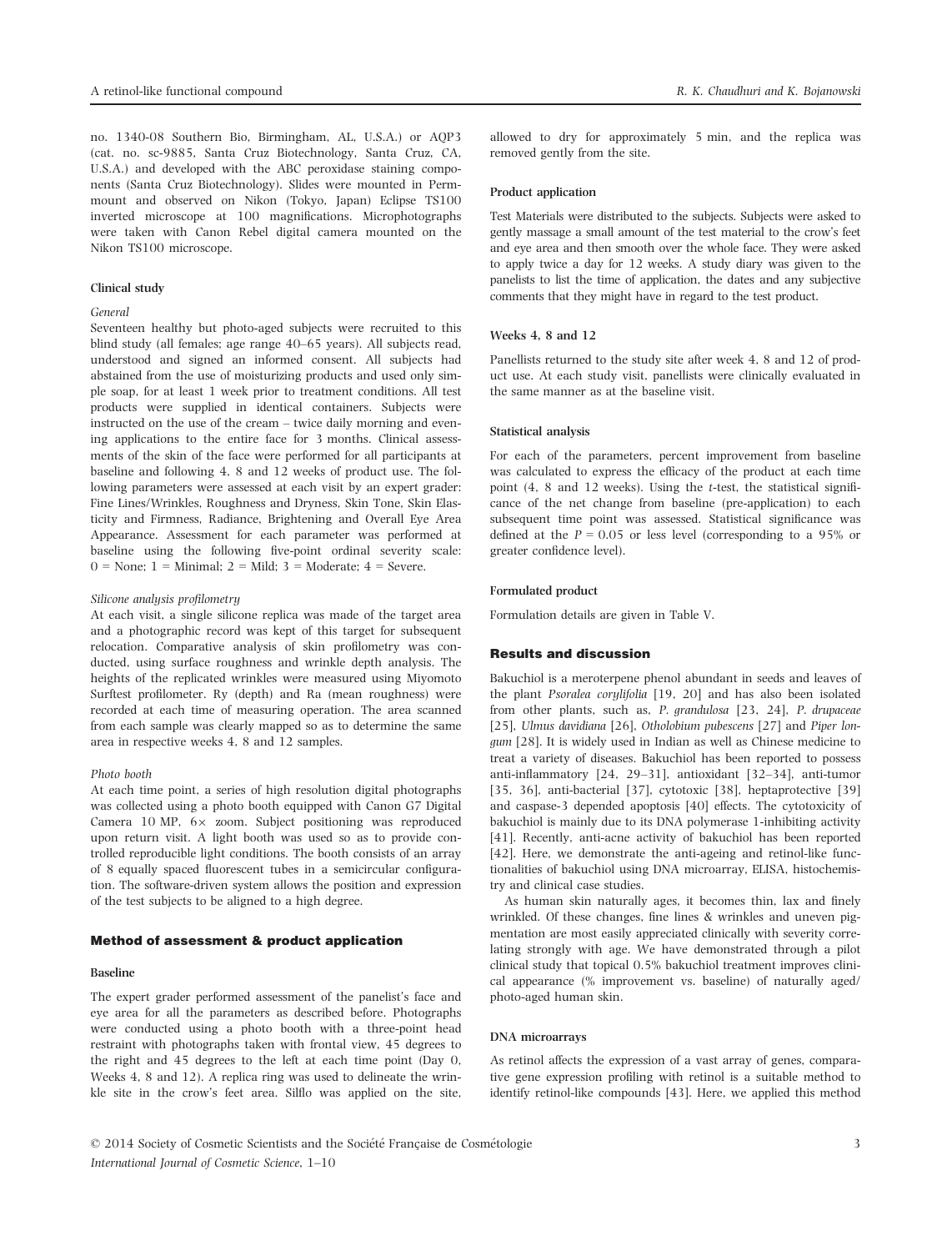

Figure 2 (A) Volcanic plot of DNA microarray data – Retinol. (B) Volcanic plot of DNA microarray data – Bakuchiol.

to reveal retinol-like properties of bakuchiol. These proprieties were first evidenced on the whole genome scale by comparing the shapes of volcano plots of retinol- and bakuchiol-treated skin substitutes (Fig. 2A,B). Volcano plot is a scatter graph used to identify meaningful changes in large datasets, such as data from DNA microarray analysis, by plotting significance versus. fold-change on the

y- and x-axes, respectively. Data points with low P-values (highly significant) appear towards the top of the plot, and with P value of 0.05 being set as the threshold for statistical significance, all points situated above the value of 1.3 on the y axis are statistically significant. The finding that the overall shapes of retinol and bakuchiol volcano plots are similar was the first indication of the functional analogy between the two compounds. This was further confirmed by the analysis of retinoid-binding and metabolizing genes; the expression was often – but not always – similarly modulated (Table I). Interestingly, both RARB and RARG are up-regulated, as expected, by retinol but not by bakuchiol, indicating a possible advantage of the latter in terms of side effects. Also retinol had no effects on CRBP II and CRBP IV, whereas bakuchiol showed significantly higher up-regulation. Furthermore, retinol causes down regulation of CRABP1 gene whereas bakuchiol causes up-regulation, and whereas bakuchiol showed a dramatic up-regulation (82-fold vs. placebo) of LRAT retinol showed 12.3-fold (still a very significant) increase. These results indicate that besides being a retinol functional analogue, bakuchiol may enhance the availability of endogenous retinol.

Retinol and bakuchiol also showed similar modulation of genes implicated in ECM and DEJ (Tables II and III, respectively). ECM is the material that forms the bulk of the dermis, excluding water and cells. Proteins and complex sugars form most of the dermal ECM, and they are arranged in an orderly network fibres and ground substances organized by physical entanglements, opposing ionic charges, chemical covalent bonding and cross-linking into a biomechanically active polymer. This scaffolding structure with regional tensile strength provided by collagens, elasticity by elastins,

Table I Description, fold-change in the DNA microarray experiment and role of modulated retinoid binding and metabolizing genes (R: retinol; B: bakuchiol)

| Gene                                  | <b>Full name</b>                                                      | <b>Function &amp; comments</b>                                                                                                                                                                                                                                                                                                                                    |
|---------------------------------------|-----------------------------------------------------------------------|-------------------------------------------------------------------------------------------------------------------------------------------------------------------------------------------------------------------------------------------------------------------------------------------------------------------------------------------------------------------|
| CRBP I:<br>CRBP II:<br><b>CRBP IV</b> | Cellular retinol binding<br>protein I, II & IV                        | CRBP I: $R = 2.6$ ; B = 4.2<br>CRBP II: $R = NS$ : $B = 4.1$<br>CRBP IV: $R = NS$ : $B = 3.1$<br>CRBP I mediates the cellular uptake of retinol, solubilizes and detoxifies it for further transport within the<br>cytoplasm and presents it to the appropriate enzymes to biosynthesize retinoic acid                                                            |
| N6AMT2                                | N-6 adenine-specific<br>DNA methyltransferase 2                       | $R = NS$ : $B = -2.1$<br>Retinoic acid resistance might be overcome by the use of epigenetic modifying agents such as DNA methyl<br>transferase inhibitors. Down-regulation provided by bakuchiol may reduce retinoic acid-induced toxicity                                                                                                                       |
| TIG <sub>1</sub>                      | Tazarotene-inducible gene 1                                           | $R = 13.2$ : $B = 12.9$<br>Retinoid acid (RA) receptor-responsive gene. The expression of this gene is found to be down-regulated in a<br>variety of human cancers as well as in acne, rosacea and psoriasis. Up-regulation by bakuchiol may provide a<br>solution to problem skin. Anti-acne clinical study results of bakuchiol has recently been reported [40] |
| DHRS9                                 | Dehydrogenase/reductase<br>SDR family member<br>9 precursor           | $R = 5.5$ ; $B = 11.6$<br>DHRS9 is involved in converting retinol to retinal and then to retinoic acid, the rate-limiting step for the<br>biosynthesis of retinoic acid                                                                                                                                                                                           |
| <b>RETSAT</b>                         | All-trans- 13,14-dihydroretinol<br>saturase                           | $R = -2.9$ ; $B = -2.8$<br>RETSAT expression is involved in adipocyte differentiation                                                                                                                                                                                                                                                                             |
| LRAT                                  | Lecithin-retinol acyltransferase                                      | $R = 12.3$ : B = 82.2<br>Retinol esterification with long-chain fatty acid by LRAT is the key step in both absorption & storage of retinol.                                                                                                                                                                                                                       |
| CYP1A1;<br>CYP1A2                     | Cytochrome P450                                                       | CYP1A1: $R = 4.0$ ; $B = 4.9$<br>CYP1A2: $R = 3.6$ ; $B = 6.7$<br>In addition to retinol dehydrogenase, P450s 1A1 and 1A2 genes are the major human P450s                                                                                                                                                                                                         |
| RARB; RARG                            | Retinoic acid receptor beta -1;<br>Retinoic acid receptor<br>qamma -1 | RARB: $R = 5.6$ ; $B = NS$<br>RARG: $R = 1.8$ : $B = NS$<br>The actions of retinoids are generally mediated by the retinoic acid receptors (RARs alpha, beta, and gamma) and<br>the retinoid X receptors (RXRs alpha, beta, and gamma). Both RARB and RARG are up-regulated, as expected<br>by retinol but not with bakuchiol                                     |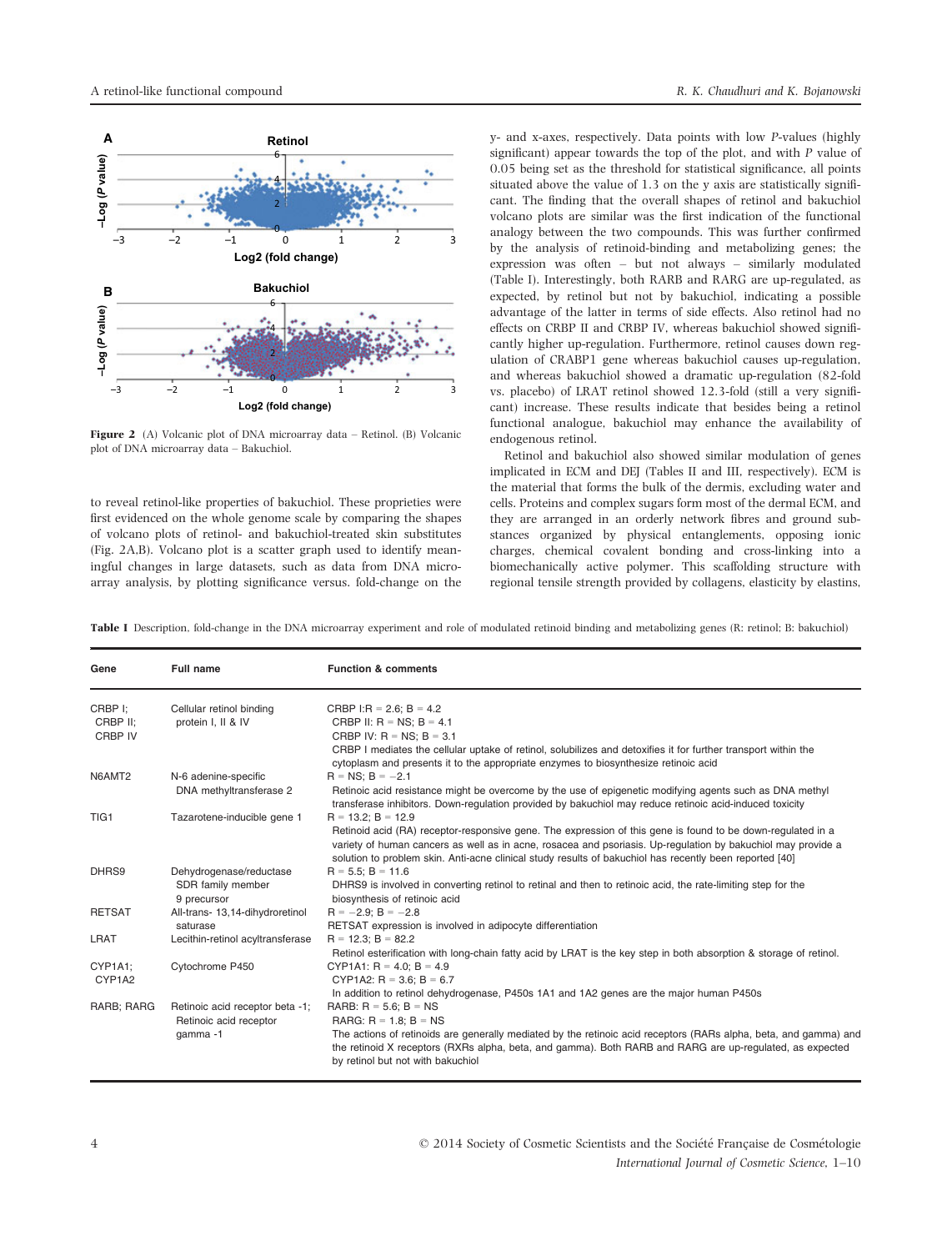Table II Description, fold-change in the DNA microarray experiment and roles of modulated genes coding for ECM components [(R: retinol; B: bakuchiol]

| Gene                          | Full name                                                                                                   | <b>Function &amp; comments</b>                                                                                                                                                                                                                                                                                                                                                                                            |
|-------------------------------|-------------------------------------------------------------------------------------------------------------|---------------------------------------------------------------------------------------------------------------------------------------------------------------------------------------------------------------------------------------------------------------------------------------------------------------------------------------------------------------------------------------------------------------------------|
| COL1A2;<br>COL4A6:<br>COL9A2: | Collagen 1A2;<br>Collagen 4A6;<br>Collagen 9A2;                                                             | COL1A2: $R = 3.3$ ; $B = 1.9$<br>COL4A6: R = $6.4$ ; B = 11.2<br>COL9A2: $R = 5.6$ : $B = 6.7$                                                                                                                                                                                                                                                                                                                            |
| COL9A3;                       | Collagen 9A3                                                                                                | COL9A3: $R = 4.1$ : $B = 5.8$<br>Collagens provide scaffolding structure with regional tensile strength and elasticity; Degradation leads to fine lines and<br>wrinkles. Comparable fold-change observed with four collagen genes with the exception of COL3A1. This may be due<br>to the use of neonatal tissue in the skin substitutes. ELISA study with mature fibroblasts showed stimulation of type III<br>collagen. |
| EMILIN3<br>EMILIN1            | Elastin microfibril<br>interface-located protein 3;<br>Elastin microfifibril<br>interface-located protein 1 | EMILIN3:R = 2.2 (NS); B = 9.1<br>EMILIN1: R = $-3.4$ : B = $-2.4$<br>The EMILINs are a family of glycoproteins of the extracellular matrix; Widely distributed in several tissues associated<br>with elastin and localized at the interface between amorphous elastin and microfibrils                                                                                                                                    |
| P <sub>13</sub>               | Peptidase inhibitor<br>3/Elastase-specific inhibitor                                                        | $R = 2.5$ ; $B = 2.7$<br>Bakuchiol and retinol are expected to maintain the desired level of elastin required for maintaining the connective<br>tissue structure due to their up-requlation of elastase-specific inhibitor gene PI3                                                                                                                                                                                       |
| FLRT2:<br>FLRT3               | Fibronectin-like<br>domain-containing<br>leucine-rich transmembrane<br>protein 2                            | FLRT2: $R = NS$ ; $B = 13.9$<br>FLRT3: $R = 2.8$ (NS); $B = 6.1$<br>Fibronectins maintain the shape of cells and matrix stability                                                                                                                                                                                                                                                                                         |
| HAS <sub>3</sub>              | Hyaluronan synthase 3                                                                                       | $R = 10.8$ ; $B = 19.2$<br>Hyaluronans are important for the maintenance of a highly hydrated extracellular matrix in tissues and is also involved<br>in cell adhesion and supports cell migration. It is synthesized by hyaluronan synthases, such as HAS-3                                                                                                                                                              |
| AQP3                          | Aquaporin 3                                                                                                 | $R = 3.5$ ; $B = 4.3$<br>Aquaporin 3 is the water/glycerol transporting channel protein expressed in the epidermis which helps maintain the<br>right level of skin hydration, elasticity and barrier recovery. Both retinol and bakuchiol up-regulated AQP3                                                                                                                                                               |

Table III Description, fold-change in the DNA microarray experiment and roles of modulated DEJ genes (R: retinol; B: bakuchiol)

| Gene                                | Full name                                                                     | Fold-change, function & comments                                                                                                                                                                                                                                                                                                                                                                                                                                                                                     |
|-------------------------------------|-------------------------------------------------------------------------------|----------------------------------------------------------------------------------------------------------------------------------------------------------------------------------------------------------------------------------------------------------------------------------------------------------------------------------------------------------------------------------------------------------------------------------------------------------------------------------------------------------------------|
| COL4A6<br>COL17A1                   | Collage alpha-6 (IV)<br>Collagen alpha-1(XVII)                                | COL4A6: R = $6.4$ ; B = 11.2<br>COL17A1: $R = 3.6$ : $B = 8.7$<br>Lamina densa mostly consists of type IV collagen, perlecan and nidogen. Through a complex inter- and intramolecular<br>interactions type IV collagen forms supra molecular networks that influence cell adhesion, migration, and<br>differentiation. Type XVII collagen is the protein component of anchoring fibrils that fortifies the attachment of the<br>epidermis to the dermis.                                                             |
| PLEC1 or<br>H <sub>D</sub> 1        | Plectin I<br>(Hemidesmosomal<br>protein 1)                                    | $R = 2.7$ ; $B = 6.8$<br>Plectin, a 500-KDa protein and a constituent of the intracellular component of hemidesmosomes, attaches intermediate<br>filaments to both hemidesmosomes and plasma membranes of basal keratocytes                                                                                                                                                                                                                                                                                          |
| ITGB4:<br>ITGB6:<br>ITGB8:<br>ITGA6 | Integrin beta-4;<br>Integrin beta-6;<br>Integrin beta-8;<br>Integrin alpha-6  | ITGB4: R = 3.5; B = 8.0; ITGB6: R = 7.5; B = 7.7<br>ITGB8: R = 0; B = 3.9; ITGA6: R = 0; B = 3.6<br>Integrins are transmembrane glycoproteins and a major component of hemidesmosomes. They mediate the transfer of<br>information between the extracellular matrix and the interior of the cell, thereby aiding in modulating the organization of<br>the cytoskeleton, proliferation and differentiation. Main functions: (a) attachment of the cell to the ECM and (b) signal<br>transduction from ECM to the cell |
| LAMA3;<br>LAMC <sub>2</sub>         | Laminin subunit alpha-3<br>precursor; Laminin<br>subunit gamma-2<br>precursor | LAMA3: $R = 4.7$ : $B = 11.0$ :<br>LAMC2: $R = 2.7$ ; $B = 7.8$<br>Laminins are the major non-collagenous proteins in lamina densa and are integral part of the structural scaffolding in<br>almost every tissue; Involved in cell differentiation, migration, adhesion as well as phenotype and survival.                                                                                                                                                                                                           |
| CDH <sub>1</sub>                    | E-Cadherin                                                                    | $R = 9.4$ : $B = 21.6$<br>One of the most important and ubiquitous types of adhesive interactions required for the maintenance of solid tissues<br>is that mediated by E-cadherin. E-cadherin has important functions in pluripotency and maintenance of the<br>differentiated state of cells                                                                                                                                                                                                                        |

adhesiveness by structural glycoproteins, compressibility by proteoglycans – hyaluronans and communicability by transmembrane receptors, such as integrins, which exchange information between the cytoskeleton-bound cellular elements and between cells and the dermal extracellular matrix, provides a unique homeostatic tensegrity function to the skin [44, 45]. DEJ, in turn, provides cohesion between dermis and epidermis. With age, both, ECM and DEJ gradually deteriorate resulting in skin thinning and morphological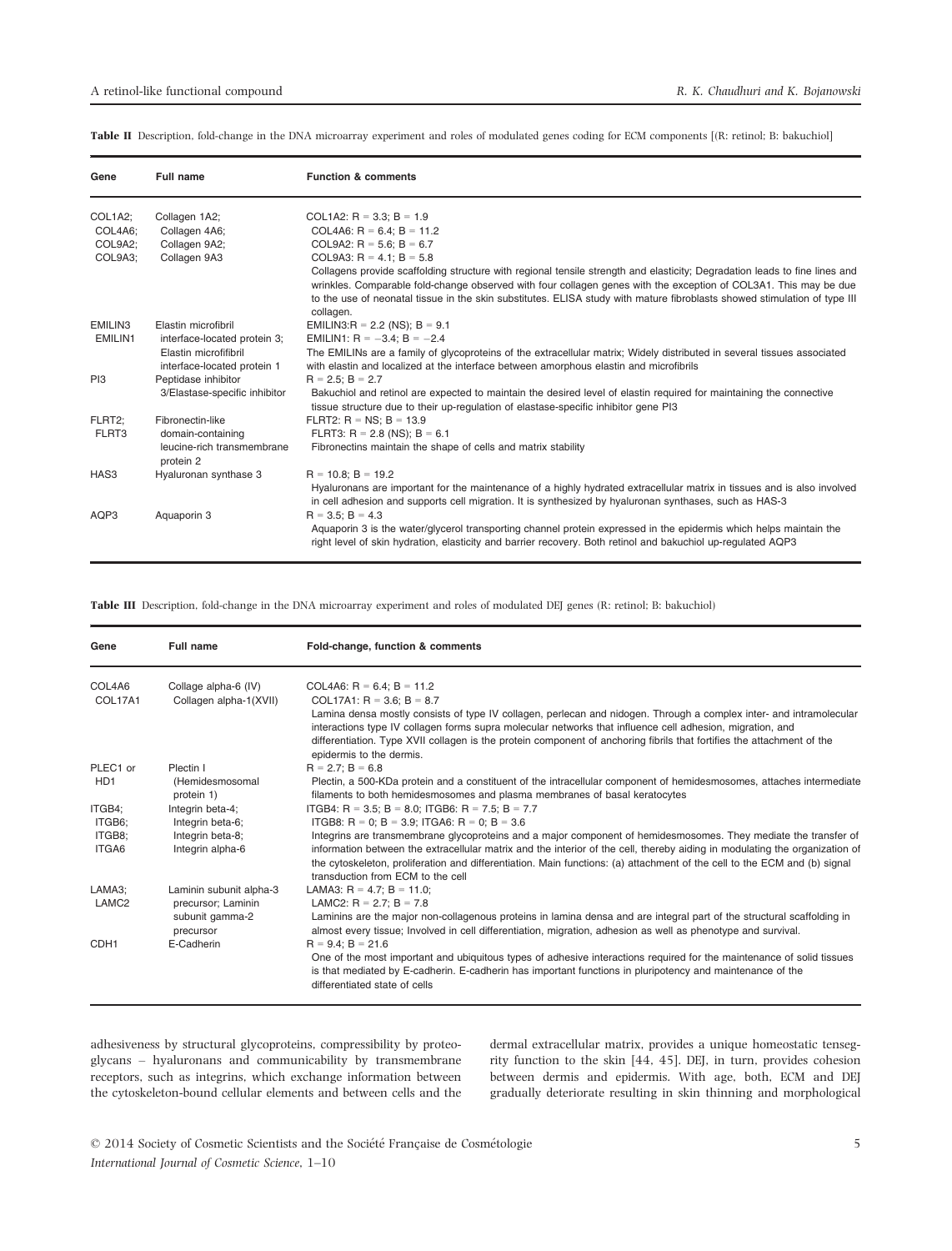Table IV Comparative collagen stimulatory effects of bakuchiol and retinol as determined by ELISA in human dermal fibroblasts. The stimulatory effect is expressed as the % of water control (100%)

| Test material (10 $\mu$ g mL <sup>-1</sup> ) | Collagen I | Collagen III | <b>Collagen IV</b> |
|----------------------------------------------|------------|--------------|--------------------|
| <b>Bakuchiol</b>                             | 147        | 150          | 119                |
| Retinol                                      | 119        | 148          | 100                |

flattening [46]. Retinol is a well known inhibitor of those processes, and the finding that bakuchiol has retinol-like functionality at the ECM and DEJ levels makes it an interesting novel candidate for anti-ageing applications.

# Validation of DNA microarray results by ELISA and histochemistry

Collagens secreted by dermal fibroblasts are major components of the skin extracellular matrix (type I and type III collagens) and basement membrane (type IV collagen). In aged and photodamaged skin, the new collagen pool is decreased due to the inferior amount and quality of dermal fibroblasts. Therefore, we chose to measure

select collagens by ELISA and histochemistry methods to validate the data obtained by DNA microarrays. The results, summarized in the Table IV, confirm the upregulation of types I and IV collagen in DNA microarray study and also show stimulation of type III collagen in this mature fibroblast model.

To determine whether the stimulation of type IV collagens in cell culture translates into a more robust collagen expression in 3D skin substitute tissue, EpiDermFT tissues were incubated with bakuchiol or retinol at 10  $\mu$ g mL<sup>-1</sup>, and histological sections were stained with anti-type IV collagen antibodies (Fig. 3). The stain revealed a stronger type IV collagen signal at the dermal–epidermal junction, as compared with the water control, further corroborating the DNA microarray and ELISA results. This collagen stimulatory effect observed in cell culture seems to be due to the selective metabolic activation of collagen synthesis in fibroblasts, because at  $10 \mu g/mL^{-1}$ , bakuchiol or retinol did not enhance cell proliferation (results not shown).

Water homeostasis of the epidermis is essential for the normal function of the skin and stratum corneum (SC) hydration. It is a determinant of skin appearance, mechanical properties, barrier function and metabolism. In addition, it is indispensable in maintaining proper water balance of the body. Dehydration of SC is a typical feature of skin ageing, especially in photo-aged skin and of



Figure 3 Effect of Retinol (B) and Bakuchiol (C) on type IV collagen expression compared with non-treated control (A) in human EpidermFT (full thickness) tissue substitutes. Arrows indicate dermo-epidermal juncture (basement membrane), where collagen IV is localized. Note darker band in (B) and (C) as compared to (A) at this level, indicating greater type IV collagen expression.



Figure 4 Effect of Retinol (B) and Bakuchiol (C) on aquaporin-3 expression, compared with non-treated control (A) in human EpidermFT (full thickness) tissue substitutes. Arrows indicate aquaporin-3 staining in the basal layer, where this protein is principally localized.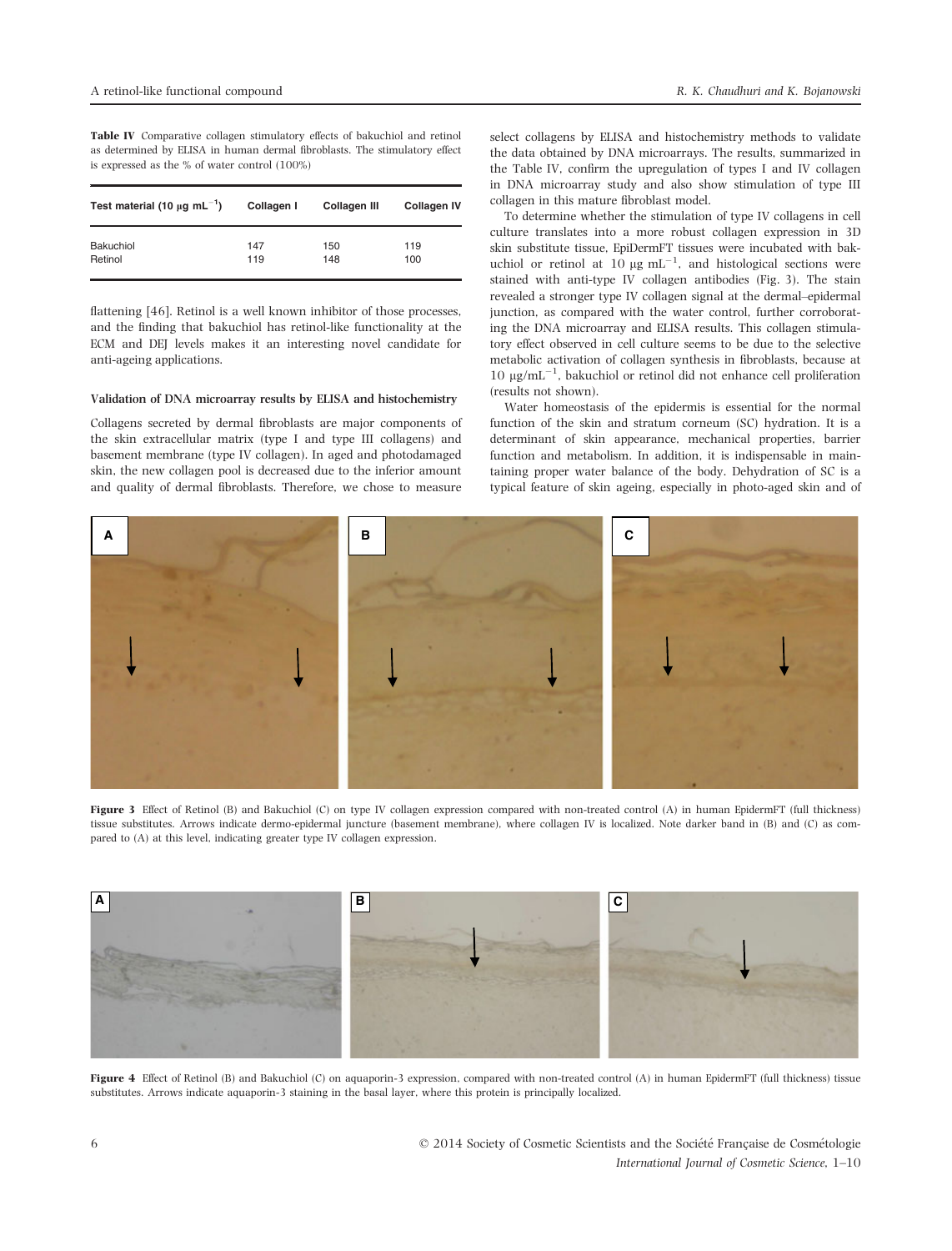|  | <b>Table V</b> Formulation details of bakuchiol |  |  |
|--|-------------------------------------------------|--|--|
|  |                                                 |  |  |

| Ingredient                                                                    | Trade name/supplier                  | $%$ w/w |
|-------------------------------------------------------------------------------|--------------------------------------|---------|
| Phase A                                                                       |                                      |         |
| Glyceryl stearate<br>and PFG-100                                              | Arlacel 165/Unigema                  | 1.50    |
| Arachidyl alcohol,<br>Behenyl alcohol,<br>Arachidyl glucoside                 | Montanov 202/Seppic                  | 4.00    |
| Dimethyl isosorbide                                                           | Arlasolve DMI/Unigema                | 3.00    |
| Isobexadecane                                                                 | Permethyl 101A/Presperse             | 8.00    |
| Dimethicone                                                                   | Dow Corning 200, 100 cst/Dow Corning | 2.00    |
| Bakuchiol                                                                     | Sytenol A/Sytheon                    | 0.50    |
| Phase B                                                                       |                                      |         |
| Water                                                                         |                                      | 69.75   |
| Propylene Glycol                                                              | Propylene glycol/Lyondell            | 2.00    |
| Pentylene Glycol                                                              | Hydrolite-5/Symrise                  | 3.00    |
| Xanthan Gum                                                                   | Vanzan NF/Vanderbilt                 | 0.25    |
| Phase C                                                                       |                                      |         |
| Dicaprylylether                                                               | Cetiol OE/Cognis                     | 4.00    |
| Hydroxyethylacrylate<br>(and) sodium<br>acryloyldimethyl<br>taurate copolymer | Sepinove EMT 10/Seppic               | 1.00    |
| Phenoxyethanol<br>(and) Caprylyl glycol                                       | Optiphen or Microcare PHG            | 1.00    |
| Total                                                                         |                                      | 100.00  |

**Table VI** Subjective evaluation by expert  $-$  % improvement vs. baseline

| <b>Parameters</b>        | 4 Weeks | 8 Weeks | 12 Weeks |  |
|--------------------------|---------|---------|----------|--|
| Roughness & dryness      | 65      | 81      | 90       |  |
| Fine lines/wrinkles      | 5       | 16      | 29       |  |
| Skin tone                | 14      | 29      | 39       |  |
| Skin elasticity/firmness | 13      | 20      | 39       |  |
| <b>Radiance</b>          | 24      | 40      | 52       |  |
| Skin brightening         | 13      | 35      | 46       |  |
| Eye area appearance      | 8       | 24      | 46       |  |

**Table VII** Subjective evaluation by panelists  $-$  % improvement vs. baseline

| <b>Parameters</b>        | 8 Weeks<br>4 Weeks |    | 12 Weeks |
|--------------------------|--------------------|----|----------|
| Roughness & dryness      | 35                 | 40 | 48       |
| Fine lines/wrinkles      | 19                 | 25 | 23       |
| Skin tone                | 12                 | 19 | 29       |
| Skin elasticity/firmness | 14                 | 23 | 25       |
| Radiance                 | 11                 | 17 | 30       |
| Skin brightening         | 10                 | 14 | 29       |
| Eye area appearance      | 22                 | 24 | 35       |

several diseases, for example, eczema, atopic dermatitis, psoriasis and hereditary ichthyosis (retinol 3.5 fold and bakuchiol 4.3 fold, Table II) [47–50]. To determine whether the increase of the !!! expression of water channel AQP3 gene observed in DNA microarrays translates into orthotropic increase at the protein level.

Table VIII Silicone replica analysis using profilometry: % reduction vs. baseline

| <b>Parameters</b> | 4 Weeks | 8 Weeks | 12 Weeks |
|-------------------|---------|---------|----------|
| Wrinkle depth     | $-7%$   | $-13%$  | $-20%$   |
| Skin roughness    | $-2%$   | $-10%$  | $-21%$   |

EpiDermFT skin substitutes were incubated with retinol, bakuchiol and compared with the negative (water) control using immunohistochemistry. It was found that both retinol and bakuchiol increased AQP3 expression (Fig. 4) as visualized by more intense brown coloration in retinol and bakuchiol – treated tissues located, as expected, at stratum spinosum and corneum level. Recently, Bellemere et al. [51] have shown the effects of all-trans retinoic acid (ATRA) on AQP3 expression and function both in vitro and ex vivo. ATRA treatment increased a rapid accumulation of AQP3 transcripts in cultured normal human epidermal keratinocytes. Also in our model of EpiDermFT skin substitute, both retinol and bakuchiol increased AQP3 expression.

#### Clinical study

Taken together, these results prompted us to test bakuchiol clinically. The formulated product containing 0.5% bakuchiol (no moisturizer or any other active ingredients or sunscreen included in this formulated product; Table V) was applied twice daily to the whole face. Sixteen subjects of seventeen enrolled completed the study. One subject discontinued due to protocol violation. Each of the parameters was graded on a semi-quantitative scale from 0 to 4 (0, none; 1, minimal; 2, mild; 3, moderate; and 4, severe). With regard to subjective evaluation by experts and panelists, the obtained results for the entire subjects are summarized in Tables VI and VII, respectively. Evaluations were performed at baseline and then at 4, 8 and 12 weeks and the results compared versus. the baseline.

Retinol is used widely in cosmetic products for reducing the appearance of the signs of ageing and photo-damage [52]. Retinol is a precursor of retinoic acid. Once it penetrates skin, it is sequentially oxidized to retinoic acid, causing retinoic acid-like effects, but is notably less irritating. Currently, most of these products contain 0.1% or lower of retinol. However, even at this low concentration, some irritation can occur [53]. It seems that bakuchiol has acceptable skin tolerability.

Analysing the data (Table VI vs. Table VII), it is evident that % improvement score for roughness & dryness and radiance given by expert is significantly higher versus. the panelists' self-evaluation. It is interesting to note that % improvement score given by the subjects, on the other hand, for fine lines and wrinkles and eye area appearance is significantly higher than the score given by the expert. Most of the parameters were improved significantly more after 8 weeks compared to 4 weeks of application of bakuchiol, showing a certain degree of cumulative beneficial effect over time.

Results obtained from silicone replica analysis using profilometry are summarized in Table VIII. Comparison of results of day 0 (base line) vs. 4, 8 and 12 weeks treated skin provided  $-7\%$ ,  $-13\%$  and  $-20\%$  reduction in wrinkle depth (Ry), respectively. All three results are statistically significant ( $P \leq 0.01$ ). Comparison of results of day 0 (baseline) versus. 4, 8 and 12 weeks treated skin yielded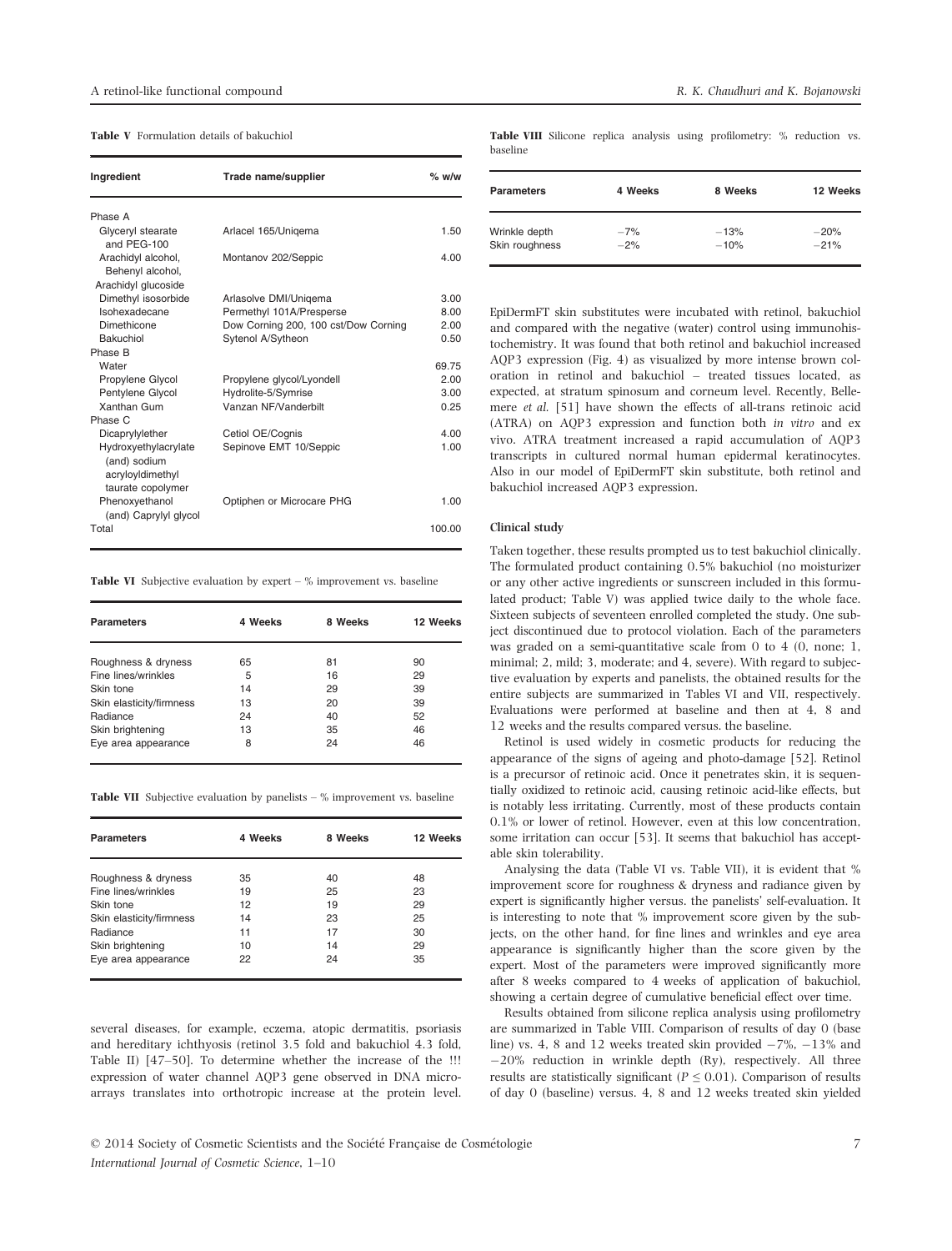The photos (Fig. 5; before and after treatment) shown here are representative of the results that have been obtained with bakuchi-

Clinical grading and comparative analysis of skin profilometric measurements were performed at baseline and after 4, 8 and 12 weeks of application. After 8 weeks of daily application, a significant reduction in the wrinkle depth and roughness was observed with the product vs. baseline. These changes were even greater after 12 weeks of product application. For example, wrinkle depth reduction (Fig. 5C) is significantly more after 8 weeks compared to 4 weeks of application of bakuchiol (subject no. M572) showing a certain degree of cumulative beneficial effect over time. The significant improvement in fine lines and wrinkles, elasticity, firmness and overall reduction in signs of photodamage including even toning effects observed after 12 weeks of treatment provided the ultimate validation of the in vitro results and were in line with

Given the fact that retinol and bakuchiol do not have close structural similarities, yet they exhibit a similar gene expression profile, especially on certain key anti-ageing genes and proteins,which is remarkable. Bakuchiol has several substantial advantages over retinol, including excellent photochemical and hydrolytic stability a good safety profile and ease to formulate due to miscibility with a wide variety of emollients and solubilizers [18]. Bakuchiol can be used during the day due its photostability. Interestingly, bakuchiol is an excellent stabilizer of retinol under photo-oxidative as well as singlet oxygen environments (not discussed here). This property may help reduce oxidative stress caused by retinol when combined with bakuchiol and used at concentrations higher than the physio-







 $-2\%$ ,  $-10\%$  and  $-21\%$  reduction in skin roughness (Ra), respectively. The results at 8 and 12 weeks are statistically significant  $(P \le 0.004)$ .

## **References**

- 1. Linney, E. Retinoic acid receptors: transcription factors modulating gene regulation, development, and differentiation. Curr. Top. Dev. Biol. 27, 309–<sup>350</sup> (1992).
- 2. Balmer, J.E. and Blomhoff, R. Gene expression regulation by retinoic acid. J. Lipid Res. 43, 1773–1808 (2002).
- 3. Siegenthaler, G., Saurat, J.H. and Ponec, M. Retinol and retinal metabolism. Relationship

of bakuchiol, a true retinol-like functional compound, to become a key ingredient for dermatological and skin care products.

ol treatment for 12 weeks.

Conclusion

logical limit [54].

the retinoid-type functionality of bakuchiol.

# Acknowledgements

The authors would like to thank Sytheon Ltd for funding this research and to Stephanie Ma for her dedicated assistance in this project.

This open clinical pilot study needs further confirmation of bakuchiol bioactivity in vivo, from vehicle- or benchmark-controlled studies. The similarity of gene expression and protein synthesis stimulation observed in the comparison of bakuchiol with retinol is, however, remarkable and suggests that similar bioactivity in vivo is probable. Taken together, this study demonstrates the potential

to the state of differentiation of cultured human keratinocytes. Biochem. J. 268, 371–378 (1990).

- 4. Marill, J., Cresteil, T., Lanotte, M. et al. Identification of human cytochrome P450s involved in the formation of all-trans-retinoic acid principal metabolites. Mol. Pharmacol. 58, 1341–1348 (2000).
- 5. Bailly, J., Crettaz, M., Schifflers, M.H. et al. In vitro metabolism by human skin and

fibroblasts of retinol, retinal and retinoic acid. Exp. Dermatol. 7, 27–34 (1998).

- 6. Barnard, J.H., Collings, J.C., Whiting, A. et al. Synthetic retinoids: structure-activity relationships. Chemistry 15, 11430–<sup>11442</sup> (2009).
- 7. Mattei, M.G., Petkovich, M., Mattei, J.F. et al. Mapping of the human retinoic acid receptor to the q21band of chromosome17. Hum. Genet. 80, 186–188 (1988).

8 © 2014 Society of Cosmetic Scientists and the Societe Francaise de Cosmetologie International Journal of Cosmetic Science, 1–10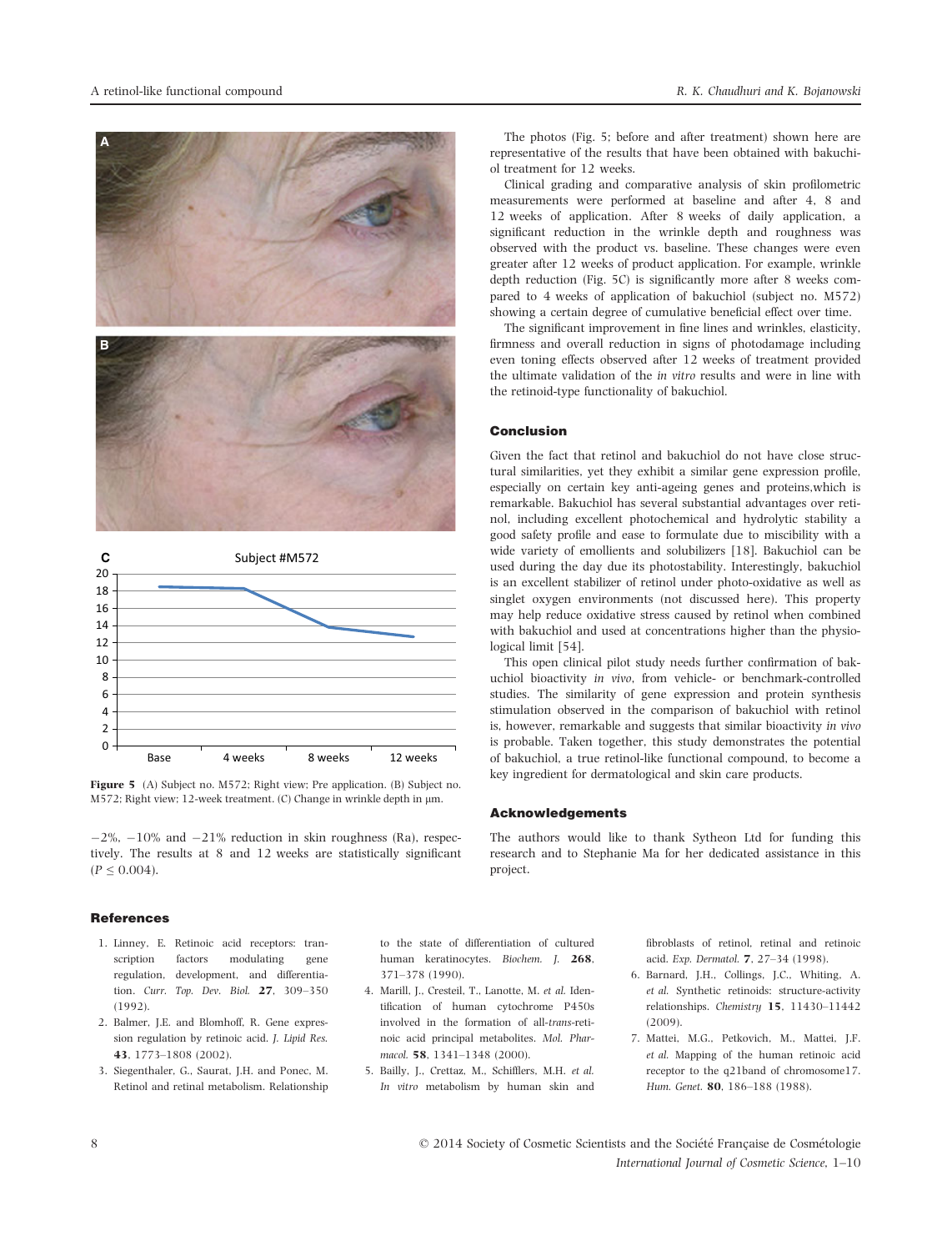- 8. Chambon, P. The nuclear receptor superfamily: a personal retrospect on the first two decades. Mol. Endocrinol. 19, 1418–<sup>1428</sup> (2005).
- 9. Gann, A.A., Gates, P.B., Stark, D. et al. Receptor isofrom specificity in a cellular response to retinoic acid, Proc. Biol. Sci. 263, 729–734 (1996).
- 10. Fisher, J.G., Talwar, H.S., Xiao, J.H. et al. Immunological identification and functional quantitation of retinoic acid and retinoid x receptor proteins in human skin. J. Biol. Chem. 269, 20629–20635 (1994).
- 11. Jho, S.H., Radoja, N., Im, M.J. et al. Negative response elements in keratin genes mediate transcriptional repression and the cross-talk among nuclear receptors. J. Biol. Chem. 276, 45914–45920 (2001).
- 12. Jho, S.H., Vouthounis, C., Lee, B. et al. The book of opposites: the role of the nuclear receptor co-regulators in the suppression of epidermal genes by retinoic acid and thyroid hormone receptors. J. Invest. Dermatol. 124, 1034–1043 (2005).
- 13. Lee, D.D., Stojadinovic, O., Krzyzanowska, A. et al. Retinoid-responsive transcriptional changes in epidermal keratinocytes. J. Cell. Physiol. 220, 427–439 (2009).
- 14. Kafi, R., Kwak, H.S.R., Schumache, W. et al. Improvement of naturally aged skin with vitamin A (retinol). Arch. Dermatol. 143, 606–612 (2007).
- 15. Fisher, G.J. and Voorhees, J.J. Molecular mechanism of retinoid actions in skin. FASEB I. 10. 1002-1013 (1996).
- 16. David, M., Hodak, E. and Lowe, N.J. Adverse effects of retinoids. Med. Toxicol. Adverse Drug Exp. 3, 273–288 (1988).
- 17. Sorg, O., Kuenzli, S. and Saurat, J.H. Side effects and pitfalls in retinoid therapy. In: Retinoids and Carotenoids in Dermatology, 1st edn (Vahlquist, A. and Duvic, M. eds), pp. 225–248. Informa Healthcare, New York, London (2007).
- 18. Chaudhuri, R.K. The miracle of retinol. Soap Perfum. Cosmet. 23–24 (2010).
- 19. Mehta, G., Nayak, U.R. and Dev, S. Meroterpenoids-I: Psoralea corylifolia L.-1. Bakuchiol, a novel monoterpene phenol. Tetrahedron 29, 1119–1125 (1973).
- 20. Prakasarao, A.S.C., Bhalla, V.K., Nayak, U.R. et al. Meroterpenoids. II. Psoralea corylifolia L. 2. Absolute configuration of (+)-bakuchiol. Tetrahedron 29, 1127–1130 (1973).
- 21. Dobak, J., Grzybowski, J., Liu, F.T. et al. 1,25-Dihydroxyvitamin D3 increases collagen production in dermal fibroblasts. J. Dermatol. Sci. 8, 18–24 (1994).
- 22. Zhao, H., Alexeev, A., Chang, E. et al. Lycium barbarum glycoconjugates: effect on

human skin and cultured dermal fibroblasts.

- Phytomedicine **12**, 131-137 (2005).<br>23. Labbe, C., Faini, F., Coll, J. et al. Bakuchiol derivatives from the leaves of Psoralea glandulosa. Phytochemistry 42, 1299–<sup>1303</sup> (1996).
- 24. Backhouse, C.N., Delporte, C.L., Negrete, R.E. et al. Active constituents isolated from Psoralea glandulosa L. with antiinflammatory and antipyretic activities. J. Ethnopharmacol. 78, 27–31 (2001).
- 25. Lystvan, K., Belokurova, V., Sheludko, Y. et al. Production of bakuchiol by in vitro systems of Psoralea drupacea Bge. Plant Cell Tiss. Organ. Cult. 101, 99–103 (2010).
- 26. Choi, S.Y., Lee, S. and Choi, W.H. Isolation and anti-inflammatory activity of Bakuchiol from Ulmus davidiana var. japonica. J. Med. Food 13, 1019–1023 (2010).
- 27. Krenisky, J.M., Luo, J., Reed, M.J. et al. Isolation and antihyperglycemic activity of bakuchiol from Otholobium pubescens (Fabaceae), a Peruvian medicinal plant used for the treatment of diabetes, Biol. Pharm. Bull. <sup>22</sup>, 1137–1140 (1999).
- 28. Ohno, O., Watabe, T., Nakamara, K. et al. Inhibitory effects of Bakuchiol, Bavachin and Isobavachalcone isolated from Piper longum on melanin production in B16 mouse melanoma cells. Biosci. Biotechnol. Biochem. 74, 1504–1506 (2010).
- 29. Ferrandiz, M.L., Gil, B., Sanz, M.J. et al. Effect of bakuchiol on leukocyte functions and some inflammatory responses in mice. J. Pharm. Pharmacol. 48, 975–980 (1996).
- 30. Pae, H.O., Cho, H., Oh, G.S. et al. Bakuchiol from Psoralea corylifolia inhibits the expression of inducible nitric oxide synthase gene via the inactivation of nuclear transcription factor-KB in RAW 264.7 macrophages. Int. Immunopharmacol. 1, 1849–1855 (2001).
- 31. Matsuda, H., Kiyohara, S., Sugimoto, S. et al. Bioactive constituents from Chinese natural medicines. XXXIII. Inhibitors from the seeds of Psoralea corylifolia on production of nitric oxide in lipopolysaccharide-activated macrophages. Biol. Pharm. Bull. 32, 147–149 (2009).
- 32. Adhikari, S., Joshi, R., Patro, B.S. et al. Antioxidant activity of bakuchiol: experimental evidences and theoretical treatments on the possible involvement of the terpenoid chain. Chem. Res. Toxicol. 16, 1062–1069 (2003).
- 33. Haraguchi, H., Inoue, J., Tamura, Y. et al. Antioxidative components of Psoralea corylifolia (L.). Phytother. Res. 16, 539–<sup>544</sup> (2002).
- 34. Haraguchi, H., Inoue, J., Tamura, Y. et al. Inhibition of mitochondrial lipid peroxidation by bakuchiol, a meroterpene from

Psoralea corylifolia. Planta Med. 66, 569–<sup>571</sup> (2000).

- 35. Pandey, U., Bapat, K., Samuel, G. and Venkatesh, M. Bioevaluation studies of 125I-Bakuchiol in tumor bearing animals. BARC News Lett. 285, 88–91 (2007).
- 36. Chen, Z., Jin, K., Gao, L. et al. Anti-tumor effects of bakuchiol, an analogue of resveratrol, on human lung adenocarcinoma A549 cell line. Eur. J. Pharmacol. 643, 170–<sup>179</sup> (2010).
- 37. Katsura, H., Tsukiyama, R.I., Suzuki, A. et al. In-Vitro antimicrobial activities of Bakuchiol against oral microorganisms. Antimicrob. Agents Chemother. 45, 3009–<sup>3013</sup> (2001).
- 38. Fang, J., Xin-rui, Z., Qi, W. et al. Cytotoxic effect and mechanism of bakuchiol and bakuchiol combined with psoralen on HK-2 cell. Int. J. Autom. Comput. 24, 50–58 (2010).
- 39. Cho, H., Jun, J.Y., Song, E.K. et al. Bakuchiol: a hepatoprotective compound of Psoralea corylifolia on tacrine-induced cytotoxicity in Hep G2 cells. Planta Med. 67, 750–<sup>751</sup> (2001).
- 40. Park, E., Zhao, Y.Z., Kim, Y.C. et al. Bakuchiol-induced caspase-3-dependent apoptosis occurs through  $c$ -Jun  $NH_2$ -terminal kinasemediated mitochondrial translocation of Bax in rat liver myofibroblasts. Eur. J. Pharmacol. 559, 115–123 (2007).
- 41. Sun, N.J., Woo, S.H., Cassady, J.M. et al. DNA polymerase and topoisomerase II inhibitors from Psoralea corylifolia. J. Nat. Prod. 61, 362–366 (1998) Erratum in: J. Nat. Prod., 66, 734 (2003).
- 42. Chaudhuri, R.K. and Marchio, F. Bakuchiol in the management of acne-affected skin. Cosmet. Toilet. 126, 502–510 (2011).
- 43. Ishida, S., Shigemoto-Mogami, Y., Kagechika, H. et al. Clinically potential subclasses of retinoid synergists revealed by gene expression profiling. Mol. Cancer Ther. 2, 49–58 (2003).
- 44. Hayden, M.R., Sowers, J.R. and Tyagi, S.C. The central role of vascular extracellular matrix and basement membrane remodeling in metabolic syndrome and type 2 diabetes: the matrix preloaded. Cardiovasc. Diabetol. 4, 9 (2005).
- 45. Ingber, D.E. The architecture of life. Sci. Am. 278, 48–57 (1998).
- 46. Timár, F., Soós, G., Szende, G.B. et al. Interdigitation index - a parameter for differentiating between young and older skin specimens. Skin Res. Technol. 6, 17–20 (2006).
- 47. Takenouchi, M., Suzuki, H. and Tagami, H. Hydration characteristics of pathologic stratum corneum–evaluation of bound water. J. Invest. Dermatol. 87, 574–<sup>576</sup> (1986).